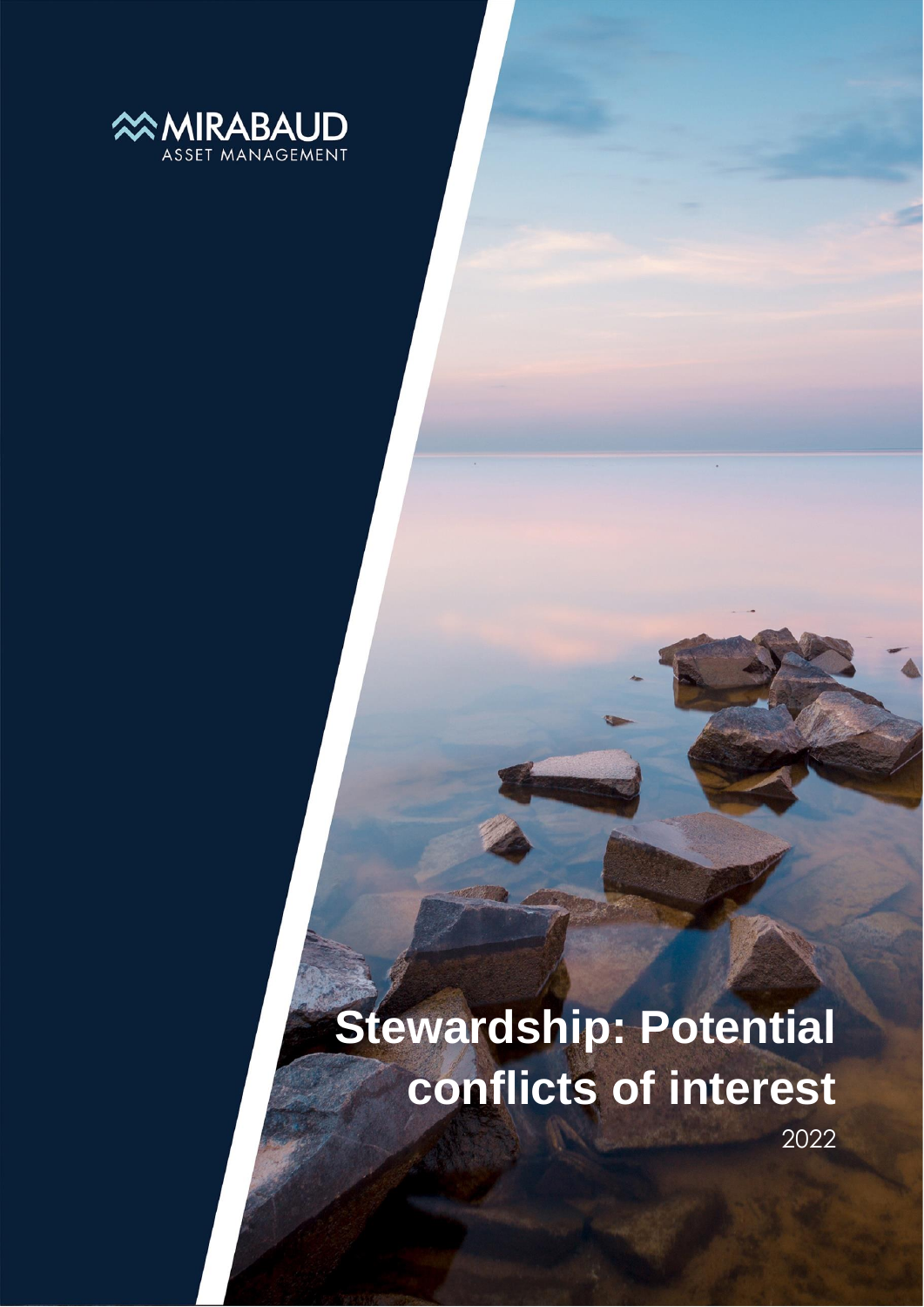

# **Asset classes**

Mirabaud Asset Management's investment teams trading different asset classes may hold securities, including stocks and bonds, of the same company. As we continue to integrate ESG factors in the investment process across our funds, equity and fixed income portfolio managers may communicate different expectations around an investee company's business strategy, capital allocation policy, and financial and non-financial material issues.

Managing conflicts across funds is a key priority for Mirabaud Asset Management, which always acts in the best interest of clients. In instances where the same security is held across fixed income and equity funds, individual portfolio managers would take independent decisions and engage separately to reflect the interests of their clients.

The SRI team holds regular training sessions with investment and sales teams to ensure that:

- 1. A consistent ESG approach, which is defined across the entities of Mirabaud Asset Management, is communicated
- 2. Specificities in ESG approaches, which may differ for asset classes and funds, are clearly defined and distinguished

The ESG training sessions allow for a level of consistency to be maintained when meetings with investee companies and clients are held.

Mirabaud Asset Management also subscribes to a published Best Execution and Fair Allocation Order Management Policy to ensure fair and consistent treatment and which imposes a positive duty to act in clients' best interests at all times - [https://www.mirabaud](https://www.mirabaud-am.com/fileadmin/user_upload/legal/Copyright_and_Legal/Order_execution_policy_-_MiFID_II_v_site_web.pdf)[am.com/fileadmin/user\\_upload/legal/Copyright\\_and\\_Legal/Order\\_execution\\_policy\\_-](https://www.mirabaud-am.com/fileadmin/user_upload/legal/Copyright_and_Legal/Order_execution_policy_-_MiFID_II_v_site_web.pdf) [\\_MiFID\\_II\\_v\\_site\\_web.pdf](https://www.mirabaud-am.com/fileadmin/user_upload/legal/Copyright_and_Legal/Order_execution_policy_-_MiFID_II_v_site_web.pdf) .

## **Proxy voting**

The independence of shareholder votes filed at general meetings and annual general meetings (AGMs) may be undermined if the following situations present themselves:

- i. Mirabaud employees and senior executives hold personal relationships with each other, and
- ii. Portfolio managers own securities of a company in personal account holdings.

Portfolio managers are held to high standards of independence and objectivity to ascertain that securities managed under their remit are appropriately governed. Importantly, portfolio managers are not allowed to invest in the securities which are held in the funds they actively manage, unless these securities are mid or large caps.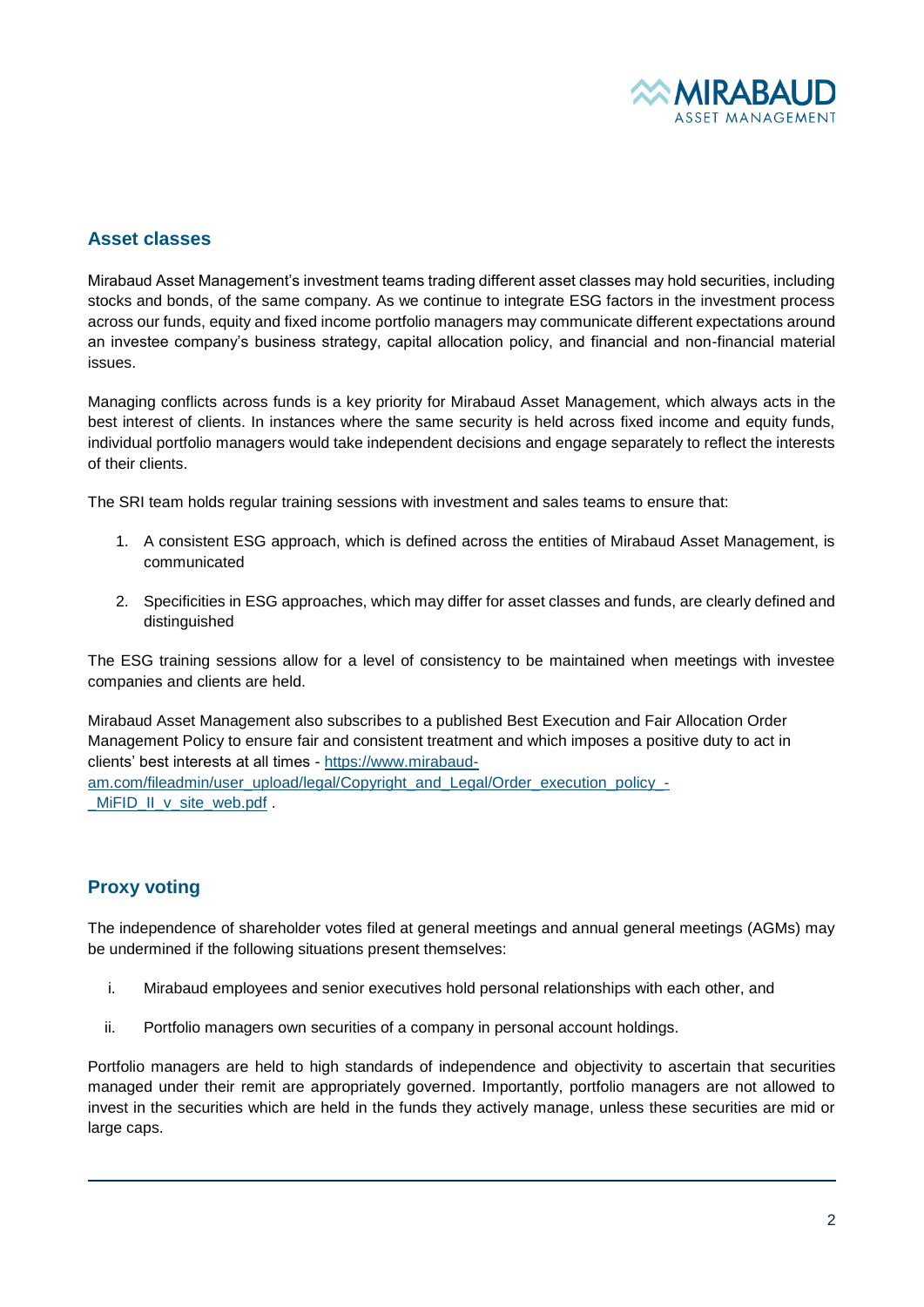

Compliance also requires all MAM-Group employees to disclose any directorships or outside business activities, which are approved by the Chief Operating Officer (COO) and the Chief Compliance Officer (CCO) for the Mirabaud Asset Management entity. Periodically, compliance will require that employees certify that records are correct.

As per Mirabaud Asset Management's Personal Account Dealing Rules Policy, the CCO for each Mirabaud Asset Management entity requires all members of staff "covered persons" (and "connected persons" thereof) at Mirabaud to submit a statement of account for all the personal account positions held at the start of their employment concerning "covered securities" for themselves and requires pre-clearance in relation to each subsequent acquisition or disposal in accordance with the Policy.

A conflict of interest may also arise if MAM-Group's proxy voting guidelines are not aligned with institutional clients' voting rules. To this end, MAM-Group formalises the balance of responsibilities for stocks and voting rights during the acceptance process with institutional clients.

#### **Mergers and Acquisitions (M&As)**

In the event of proposed M&A transactions, conflicts of interest may arise when voting rights are exercised, in the event that equity portfolio managers hold shares of acquirers and target companies across different funds.

Where a conflict of this nature occurs, portfolio managers would act independently in the best interests of individual funds. Furthermore, Mirabaud Asset Management would openly address this conflict with clients and disclose it.

## **Material non-public information**

Investment and SRI teams may, unintentionally or knowingly, obtain confidential information about companies during engagement meetings. MAM-Group employees always treat material non-public information including price sensitive information (PSI) as confidential which is governed by strict internal protocols concerning antimarket abuse provisions and related personal conduct. The Policy *inter-alia* mandates capture and recording of user groups, internal information barriers, related dissemination incorporating pro-active application of "stop" and "watch lists", permitted use and cleansing. Any market communications or other material that is disseminated publicly will also be pre-cleared by compliance before publication in accordance with internal directives.